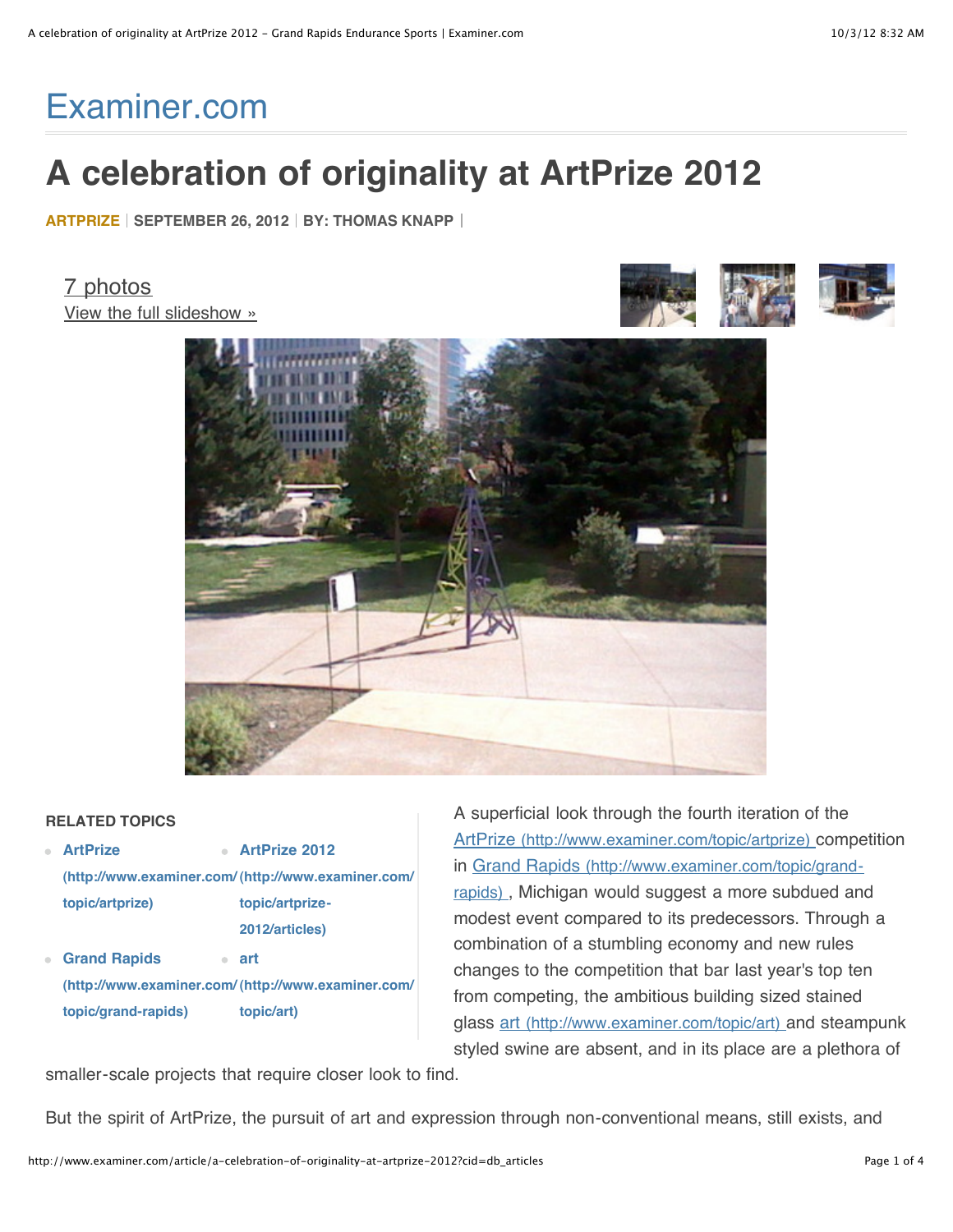here are some exhibits that are worth a look...

## **View slideshow: [A Small Slice of ArtPrize 2012 \(http://www.examiner.com/slideshow/a-small-slice-of](http://www.examiner.com/slideshow/a-small-slice-of-artprize-2012)artprize-2012)**

### **One man's trash is another man's treasure**

A recurring theme found in many of the exhibits blends an environmental message along with a way to temper the costs inherent to an Artprize exhibit, the use of recycled or reused materials.



Video: **Sara Doyon Danforth: Sun om/vi Painter [\(http://www.examiner.com/video/sara](http://www.examiner.com/video/sara-doyon-danforth-sun-painter)doyon-danforth-sun-painter) deo/s aradoyon -**



Location: Grand Rapids, Michigan

Sabine LeDieu's "RE-CYCLE Series", found just to the north of Calder Plaza, implements discarded bike accessories; wheels, handlebars, frames, and all into a series of sculptures that represent how the old and abandoned can be made new again.

Another striking example of how old things can find new purpose is John Andrew's "Norm", a nine-foot tall sculpture of a red dragon made entirely from recycled metals and found perched in front of the PNC Bank on the corner of Monroe Avenue and Pearl Street.

Inspired by the passing of Andrew's dog that is the namesake for the sculpture, as well as an early love for role-playing games; what makes the sculpture even more unique are the unseen details. For example, while a metallic heart rests within the sculpture as a representation of the inevitable process of life and death, it could also represent how even what has already been used and served its original purpose can find another life and another reason for existence.

Back on Calder Plaza, Sarah Haas takes it another step further. Her performance art offering "EcoDance/Raw Art Tour" not only relies heavily on recycled materials (over 75% of the exhibit), but is also intended as a merger of life and art and how humanity can reduce our footprint on our environment. Her trailer which she lives in doubles as her stage; a stage she willingly shares with other artists to show and tell their own stories

Haas's website, **[http://www.sarahhaas-rawart.com \(http://www.sarahhaas-rawart.com\)](http://www.sarahhaas-rawart.com/)** , and YouTube channel, **<http://www.youtube.com/user/truthcreateschoice> (http://www.youtube.com/user/truthcreateschoice)** , gives even more content beyond what she is presenting at ArtPrize, as well as a full description of her mission statement.

### **Experience art up close**

ArtPrize has always encouraged and drawn interactive pieces; works of art that appeal not just to the sense of